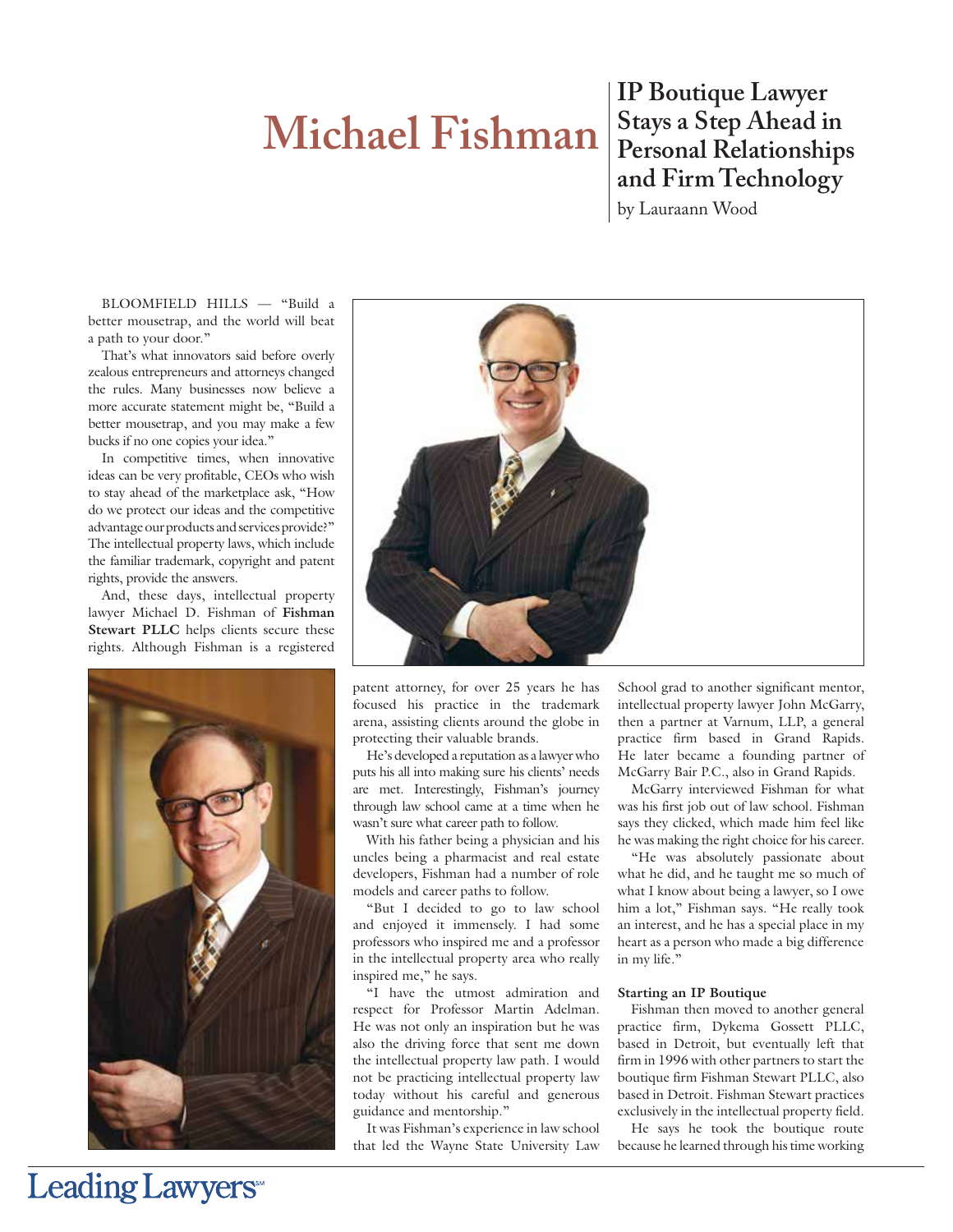## Leading Lawyers<sup>\*\*</sup>

in general practice firms that intellectual property lawyers have a chance to thrive and stand out in that kind of setting.

However, Fishman and his partners didn't want just their lawyers to stand out. They wanted that for their entire firm. Since its beginning days, Fishman says, they have made sure the firm stays one step ahead in high-quality client service — especially in the area of technology.

"In 1996, our clients could access their intellectual property from our website through a secure portal. That was unheard of," he says. "Most law firms didn't even have a website at the time. That was very important to us."

That approach has even impacted the way the firm's employees perform their work. Technological advances have made work so seamless that attorneys in Fishman's firm don't have to come into the office on any given day. Several live in other states, working remotely.

"We encourage them to work from home. Our recruiting efforts are nationwide, where people can work from home or any other location," Fishman says. "We've always

had that capability, but still many firms require their lawyers to come into the office. Other firms have unsuccessfully attempted to pick our brains to gain our technology."

Fishman says he became attracted to intellectual property law because he recognized that area of the law as one that protects inventiveness. "I found ingenuity of the mind

to be the most valuable and interesting. It is invaluable because when ideas are taken and extrapolated, they can create and expand all sorts of industries and jobs and affect the lives of millions. It's in our constitution — copyrights and patents because the founding fathers knew how valuable intellectual property was and wanted to protect it."

With that kind of potential in the field of intellectual property, Fishman says his area of practice is one that will always be expanding.

"Think about how things have grown," he says. "The ingenuity of the mind will never stop, and so it's going to be an ever-expanding field and an opportunity for growth. We're always thinking about something new or something better to improve people's lives — food, medicine, in every area," he says. "You can only imagine how things are going to be 20 years from now."

After all, Steve Jobs announced the first iPhone only 10 years ago, and computers have been a popular household item for only about 20 years.

#### **Explosion of Technology Worldwide**

With the explosion of technology came a change in intellectual property law practice that saw lawyers in the field specializing as technology became more complex.

"In the last 30 years, technology has exploded, so it's no longer simple. You have intellectual property lawyers who focus in diverse complicated technological areas," he says.

And while some might consider that a bad thing, Fishman sees it differently.

"I think it's a good thing. It's created opportunities for people and for lawyers and firms, and it has developed and expanded rapidly," he says.

However, more areas for specialization means more things to stay on top of, and that can be challenging for any lawyer. But that's nothing Fishman has to worry about because he has always been one to keep his finger on the pulse of evolving intellectual property law, says Stuart Logan, a longtime friend and colleague from their days at Dykema.

Logan, a corporate and business transaction lawyer, didn't work in Dykema's intellectual property department, but he



be an ever-expanding field and an <sub>you have on them," he says.</sub> **The ingenuity of the mind will never stop, and so it's going to opportunity for growth."**

saw everything it takes to meet expectations in the intellectual property field and says Fishman certainly has what it takes to meet and surpass those standards.

"He really knows the trademark rules and the law, and he's got his arms around that, and he stays abreast of that," Logan says. "It's relatively easy to commit malpractice because there are so many deadlines and it's so easy to trip over a technical rule, something that scared some people off from the practice."

Fishman works with clients all over the world who seek trademark protection in not just their home country but also in various foreign jurisdictions. "It's how they build an international brand," says Fishman.

But sometimes securing clients' intellectual property in another country can be problematic, like in cases where trademark pirates register trademarks of well-known brand owners and then try to sell them back to the rightful owners.

Whether Fishman is fighting for clients in court or across another country, one thing that remains abundantly clear is that he does everything he can for them.

"I concentrate on my clients and try to give them the best possible service and do the best for them."

It's the same practice he preaches to lawyers who come to work in his firm.

"Something I tell young lawyers when they join us: If everything you do is good for the client and not what's good for you or what's good for the firm, it will all work out favorably in the end. It's long-term thinking, and in the end, you will be a successful lawyer," he says.

"If you follow that adage, then you will have clients who will like you and love you in some cases and will refer you to other clients, and you will have a more fulfilling career. You will be a better lawyer, and you'll be a happier lawyer."

#### **It's All About Relationships**

Clients notice that dedication, Fishman says, and they stay because of it.

"I have worked with some clients for over 20 years. That's very unusual today."

But that philosophy extends beyond Fishman's clients. Just as he gives his all to his clients, he makes sure he treats those

> with whom he works with the same level of respect and goodwill.

"Really, if you think about it, the only thing that matters in life is your relationship with people. It's all about your interaction with other people and what influence

Beyond good timing, Fishman's dedication to fostering and maintaining personal relationships

was one of the factors that has kept Georgeann Mach, his trademark manager, working with him for the last two decades.

"A great thing about Mike is that even though we've been together 20 years, I'll ask a question that I should know the answer to, but he never makes me feel inferior," she says. "It's always very much a team perspective for Mike. And he certainly is approachable. No one I know calls him Mr. Fishman."

For Christopher Wilson, Fishman's influence has lasted since he started working as an extern in the field in 2010.

"Mike took the time to just talk with me and educate me on the ins and outs of trademarks," he says. "It was nothing he had to do. He just saw it as an opportunity to teach me, and we just had a good rapport. I always valued that, and he also challenged my thinking."

Fishman's years of experience also make him the perfect person to bounce ideas off because he has the foresight to help others think big-picture or further down the road, Wilson says.

"He's really a good sounding board. You